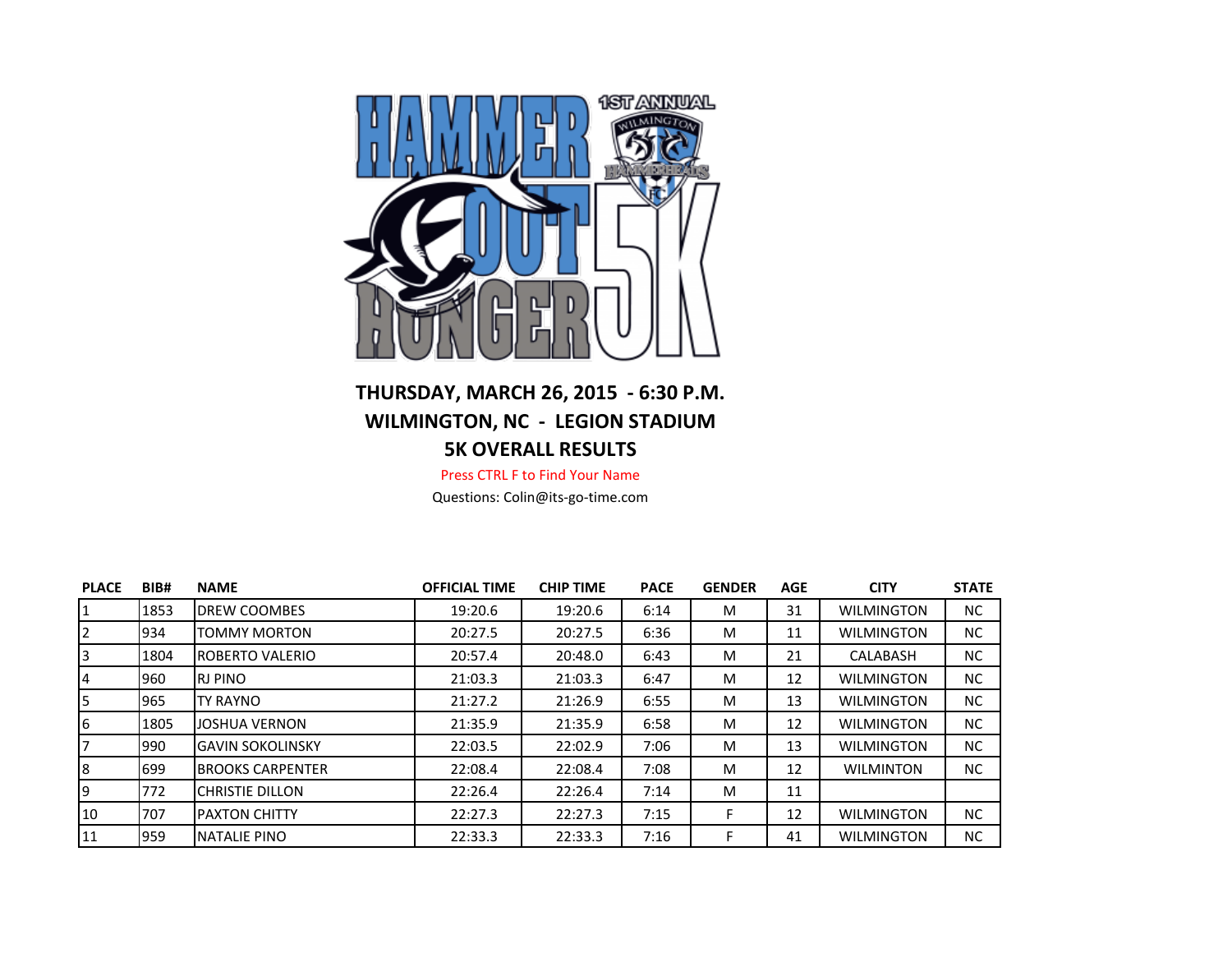| 12<br>695<br>22:40.0<br>22:40.0<br>7:19<br><b>HARRISON BUCHANAN</b><br>M<br>10<br>13<br>663<br><b>NOAH BAKER</b><br>22:41.6<br>22:40.8<br>7:19<br>M<br>13<br>F<br>14<br>1807<br><b>PAIGE WILLIAMS</b><br>22:48.2<br>22:48.2<br>7:21<br>23<br>15<br>653<br>F<br>9<br><b>BAILEY ARKINSON</b><br>22:53.3<br>22:48.7<br>7:21<br>16<br>1810<br><b>JULIAN WRIGHT</b><br>22:58.0<br>22:57.9<br>7:24<br>M<br>12<br>17<br>885<br>CHARLIE LETSON<br>23:01.0<br>23:01.0<br>7:25<br>M<br>10<br>18<br>1835<br>23:14.8<br>23:14.8<br>ANDREW GORDON<br>7:30<br>M<br>11<br>19<br>659<br><b>ROSS ARNE</b><br>23:23.2<br>23:14.4<br>7:30<br>M<br>13<br>20<br>865<br><b>NATE HUNEYCUTT</b><br>23:24.5<br>23:24.5<br>7:33<br>M<br>11<br>21<br>862<br><b>CALEB HUNEYCUTT</b><br>23:33.7<br>23:33.7<br>7:36<br>M<br>13<br>22<br>F<br>1846<br>23:37.6<br>23:37.6<br>7:37<br>JADON LEE<br>10<br>23<br>23:38.3<br>23:38.3<br>7:37<br>666<br><b>HARRISON BARBER</b><br>M<br>14<br>24<br>1824<br>23:39.6<br>23:21.5<br><b>JACK SLOAN</b><br>7:32<br>M<br>13<br>25<br>1832<br>23:39.7<br>23:21.9<br>7:32<br>M<br>13<br><b>BRIAN COOK</b><br>26<br>881<br>7:39<br>M<br>JACK LANTZ<br>23:44.0<br>23:44.0<br>12<br>27<br>1855<br>7:38<br>CHARLES BALDWIN<br>23:44.1<br>23:41.7<br>M<br>46<br>28<br>958<br>JOE PINO<br>23:44.6<br>23:44.6<br>7:39<br>M<br>44<br>29<br>937<br>F<br>23:50.2<br>23:38.8<br>7:37<br><b>MARY MURRAY</b><br>41<br>30<br>780<br><b>DAVIS FOWLER</b><br>23:51.1<br>23:51.1<br>7:42<br>M<br>11<br>F<br>31<br>779<br>24:19.9<br>24:18.7<br>7:50<br><b>EMILY FOREMAN</b><br>11<br>32<br>968<br>24:20.5<br>7:50<br>9<br>GONZALO RODRIGUEZ LARRAIN<br>24:17.9<br>M<br>33<br>1857<br>24:31.0<br>24:23.3<br>7:52<br>JOHN ADAMS<br>M<br>34<br>34<br>1850<br>DAVID DONAHUE<br>24:34.8<br>24:32.0<br>7:55<br>M<br>62<br>F<br>35<br>822<br>PEYTON GODBEY<br>24:36.3<br>24:36.3<br>7:56<br>11<br>36<br>1830<br>7:53<br>M<br><b>CONNOR SMITH</b><br>24:44.4<br>24:25.0<br>13<br>37<br>1859<br>CAMPBELL MCFARLANDE<br>24:49.1<br>24:49.1<br>8:00<br>M<br>12<br>38<br>1812<br>SEBASTIAN GEBAUER ZAGLER<br>24:50.0<br>24:49.1<br>8:00<br>M<br>11<br>39<br>1854<br><b>SELDEN BALDWIN</b><br>24:50.3<br>24:50.3<br>8:01<br>M<br>12<br>40<br>1834<br><b>TENNYSON WNEK</b><br>24:52.1<br>24:32.3<br>7:55<br>M<br>13<br>1828<br>7:55<br>41<br>24:52.3<br>24:34.9<br>M<br>12<br>JOHN BLACKBURN<br>F<br>42<br>1836<br>24:55.4<br>24:53.1<br>8:02<br><b>MARY-ARCHER BOYD</b><br>13<br>F<br>43<br>956<br><b>MOLLY PHELPS</b><br>24:57.0<br>24:56.6<br>8:03<br>12<br>9<br>962<br><b>CONERLY PRESTON</b><br>24:57.4<br>24:57.3<br>8:03<br>44<br>м |    |     |                        |         |         |      |   |    |                       |           |
|----------------------------------------------------------------------------------------------------------------------------------------------------------------------------------------------------------------------------------------------------------------------------------------------------------------------------------------------------------------------------------------------------------------------------------------------------------------------------------------------------------------------------------------------------------------------------------------------------------------------------------------------------------------------------------------------------------------------------------------------------------------------------------------------------------------------------------------------------------------------------------------------------------------------------------------------------------------------------------------------------------------------------------------------------------------------------------------------------------------------------------------------------------------------------------------------------------------------------------------------------------------------------------------------------------------------------------------------------------------------------------------------------------------------------------------------------------------------------------------------------------------------------------------------------------------------------------------------------------------------------------------------------------------------------------------------------------------------------------------------------------------------------------------------------------------------------------------------------------------------------------------------------------------------------------------------------------------------------------------------------------------------------------------------------------------------------------------------------------------------------------------------------------------------------------------------------------------------------------------------------------------------------------------------------------------------------------------------------------------------------------------------------------------------------------------------------------------------------------------------------------------------------------------------------------------------------------------------------------------|----|-----|------------------------|---------|---------|------|---|----|-----------------------|-----------|
|                                                                                                                                                                                                                                                                                                                                                                                                                                                                                                                                                                                                                                                                                                                                                                                                                                                                                                                                                                                                                                                                                                                                                                                                                                                                                                                                                                                                                                                                                                                                                                                                                                                                                                                                                                                                                                                                                                                                                                                                                                                                                                                                                                                                                                                                                                                                                                                                                                                                                                                                                                                                                |    |     |                        |         |         |      |   |    | <b>WILMINGTON</b>     | NC.       |
|                                                                                                                                                                                                                                                                                                                                                                                                                                                                                                                                                                                                                                                                                                                                                                                                                                                                                                                                                                                                                                                                                                                                                                                                                                                                                                                                                                                                                                                                                                                                                                                                                                                                                                                                                                                                                                                                                                                                                                                                                                                                                                                                                                                                                                                                                                                                                                                                                                                                                                                                                                                                                |    |     |                        |         |         |      |   |    | <b>WILMINGTON</b>     | NC.       |
|                                                                                                                                                                                                                                                                                                                                                                                                                                                                                                                                                                                                                                                                                                                                                                                                                                                                                                                                                                                                                                                                                                                                                                                                                                                                                                                                                                                                                                                                                                                                                                                                                                                                                                                                                                                                                                                                                                                                                                                                                                                                                                                                                                                                                                                                                                                                                                                                                                                                                                                                                                                                                |    |     |                        |         |         |      |   |    | WILMINGTON            | NC.       |
|                                                                                                                                                                                                                                                                                                                                                                                                                                                                                                                                                                                                                                                                                                                                                                                                                                                                                                                                                                                                                                                                                                                                                                                                                                                                                                                                                                                                                                                                                                                                                                                                                                                                                                                                                                                                                                                                                                                                                                                                                                                                                                                                                                                                                                                                                                                                                                                                                                                                                                                                                                                                                |    |     |                        |         |         |      |   |    | <b>WILMINGTON</b>     | NC.       |
|                                                                                                                                                                                                                                                                                                                                                                                                                                                                                                                                                                                                                                                                                                                                                                                                                                                                                                                                                                                                                                                                                                                                                                                                                                                                                                                                                                                                                                                                                                                                                                                                                                                                                                                                                                                                                                                                                                                                                                                                                                                                                                                                                                                                                                                                                                                                                                                                                                                                                                                                                                                                                |    |     |                        |         |         |      |   |    | <b>CAROLINA BEACH</b> | NC.       |
|                                                                                                                                                                                                                                                                                                                                                                                                                                                                                                                                                                                                                                                                                                                                                                                                                                                                                                                                                                                                                                                                                                                                                                                                                                                                                                                                                                                                                                                                                                                                                                                                                                                                                                                                                                                                                                                                                                                                                                                                                                                                                                                                                                                                                                                                                                                                                                                                                                                                                                                                                                                                                |    |     |                        |         |         |      |   |    | WILMINGTON            | NC.       |
|                                                                                                                                                                                                                                                                                                                                                                                                                                                                                                                                                                                                                                                                                                                                                                                                                                                                                                                                                                                                                                                                                                                                                                                                                                                                                                                                                                                                                                                                                                                                                                                                                                                                                                                                                                                                                                                                                                                                                                                                                                                                                                                                                                                                                                                                                                                                                                                                                                                                                                                                                                                                                |    |     |                        |         |         |      |   |    | <b>WILMINGTON</b>     | NC.       |
|                                                                                                                                                                                                                                                                                                                                                                                                                                                                                                                                                                                                                                                                                                                                                                                                                                                                                                                                                                                                                                                                                                                                                                                                                                                                                                                                                                                                                                                                                                                                                                                                                                                                                                                                                                                                                                                                                                                                                                                                                                                                                                                                                                                                                                                                                                                                                                                                                                                                                                                                                                                                                |    |     |                        |         |         |      |   |    |                       | NC.       |
|                                                                                                                                                                                                                                                                                                                                                                                                                                                                                                                                                                                                                                                                                                                                                                                                                                                                                                                                                                                                                                                                                                                                                                                                                                                                                                                                                                                                                                                                                                                                                                                                                                                                                                                                                                                                                                                                                                                                                                                                                                                                                                                                                                                                                                                                                                                                                                                                                                                                                                                                                                                                                |    |     |                        |         |         |      |   |    | <b>WILMINGTON</b>     | <b>NC</b> |
|                                                                                                                                                                                                                                                                                                                                                                                                                                                                                                                                                                                                                                                                                                                                                                                                                                                                                                                                                                                                                                                                                                                                                                                                                                                                                                                                                                                                                                                                                                                                                                                                                                                                                                                                                                                                                                                                                                                                                                                                                                                                                                                                                                                                                                                                                                                                                                                                                                                                                                                                                                                                                |    |     |                        |         |         |      |   |    | <b>WILMINGTON</b>     | NC.       |
|                                                                                                                                                                                                                                                                                                                                                                                                                                                                                                                                                                                                                                                                                                                                                                                                                                                                                                                                                                                                                                                                                                                                                                                                                                                                                                                                                                                                                                                                                                                                                                                                                                                                                                                                                                                                                                                                                                                                                                                                                                                                                                                                                                                                                                                                                                                                                                                                                                                                                                                                                                                                                |    |     |                        |         |         |      |   |    | <b>WILMINGTON</b>     | NC.       |
|                                                                                                                                                                                                                                                                                                                                                                                                                                                                                                                                                                                                                                                                                                                                                                                                                                                                                                                                                                                                                                                                                                                                                                                                                                                                                                                                                                                                                                                                                                                                                                                                                                                                                                                                                                                                                                                                                                                                                                                                                                                                                                                                                                                                                                                                                                                                                                                                                                                                                                                                                                                                                |    |     |                        |         |         |      |   |    | WILMINGTON            | NC.       |
|                                                                                                                                                                                                                                                                                                                                                                                                                                                                                                                                                                                                                                                                                                                                                                                                                                                                                                                                                                                                                                                                                                                                                                                                                                                                                                                                                                                                                                                                                                                                                                                                                                                                                                                                                                                                                                                                                                                                                                                                                                                                                                                                                                                                                                                                                                                                                                                                                                                                                                                                                                                                                |    |     |                        |         |         |      |   |    | <b>WILMINGTON</b>     | NC        |
|                                                                                                                                                                                                                                                                                                                                                                                                                                                                                                                                                                                                                                                                                                                                                                                                                                                                                                                                                                                                                                                                                                                                                                                                                                                                                                                                                                                                                                                                                                                                                                                                                                                                                                                                                                                                                                                                                                                                                                                                                                                                                                                                                                                                                                                                                                                                                                                                                                                                                                                                                                                                                |    |     |                        |         |         |      |   |    | <b>WILMINGTON</b>     | NC.       |
|                                                                                                                                                                                                                                                                                                                                                                                                                                                                                                                                                                                                                                                                                                                                                                                                                                                                                                                                                                                                                                                                                                                                                                                                                                                                                                                                                                                                                                                                                                                                                                                                                                                                                                                                                                                                                                                                                                                                                                                                                                                                                                                                                                                                                                                                                                                                                                                                                                                                                                                                                                                                                |    |     |                        |         |         |      |   |    | WILMINGTON            | NC.       |
|                                                                                                                                                                                                                                                                                                                                                                                                                                                                                                                                                                                                                                                                                                                                                                                                                                                                                                                                                                                                                                                                                                                                                                                                                                                                                                                                                                                                                                                                                                                                                                                                                                                                                                                                                                                                                                                                                                                                                                                                                                                                                                                                                                                                                                                                                                                                                                                                                                                                                                                                                                                                                |    |     |                        |         |         |      |   |    | WILMINGTON            | NC.       |
|                                                                                                                                                                                                                                                                                                                                                                                                                                                                                                                                                                                                                                                                                                                                                                                                                                                                                                                                                                                                                                                                                                                                                                                                                                                                                                                                                                                                                                                                                                                                                                                                                                                                                                                                                                                                                                                                                                                                                                                                                                                                                                                                                                                                                                                                                                                                                                                                                                                                                                                                                                                                                |    |     |                        |         |         |      |   |    | WILMINGTON            | NC.       |
|                                                                                                                                                                                                                                                                                                                                                                                                                                                                                                                                                                                                                                                                                                                                                                                                                                                                                                                                                                                                                                                                                                                                                                                                                                                                                                                                                                                                                                                                                                                                                                                                                                                                                                                                                                                                                                                                                                                                                                                                                                                                                                                                                                                                                                                                                                                                                                                                                                                                                                                                                                                                                |    |     |                        |         |         |      |   |    | WILMINGTON            | NC.       |
|                                                                                                                                                                                                                                                                                                                                                                                                                                                                                                                                                                                                                                                                                                                                                                                                                                                                                                                                                                                                                                                                                                                                                                                                                                                                                                                                                                                                                                                                                                                                                                                                                                                                                                                                                                                                                                                                                                                                                                                                                                                                                                                                                                                                                                                                                                                                                                                                                                                                                                                                                                                                                |    |     |                        |         |         |      |   |    | <b>WILMINGTON</b>     | NC.       |
|                                                                                                                                                                                                                                                                                                                                                                                                                                                                                                                                                                                                                                                                                                                                                                                                                                                                                                                                                                                                                                                                                                                                                                                                                                                                                                                                                                                                                                                                                                                                                                                                                                                                                                                                                                                                                                                                                                                                                                                                                                                                                                                                                                                                                                                                                                                                                                                                                                                                                                                                                                                                                |    |     |                        |         |         |      |   |    | <b>WILMINGTON</b>     | NC.       |
|                                                                                                                                                                                                                                                                                                                                                                                                                                                                                                                                                                                                                                                                                                                                                                                                                                                                                                                                                                                                                                                                                                                                                                                                                                                                                                                                                                                                                                                                                                                                                                                                                                                                                                                                                                                                                                                                                                                                                                                                                                                                                                                                                                                                                                                                                                                                                                                                                                                                                                                                                                                                                |    |     |                        |         |         |      |   |    | WILMINGTON            | NC.       |
|                                                                                                                                                                                                                                                                                                                                                                                                                                                                                                                                                                                                                                                                                                                                                                                                                                                                                                                                                                                                                                                                                                                                                                                                                                                                                                                                                                                                                                                                                                                                                                                                                                                                                                                                                                                                                                                                                                                                                                                                                                                                                                                                                                                                                                                                                                                                                                                                                                                                                                                                                                                                                |    |     |                        |         |         |      |   |    | <b>WINNABOW</b>       | NC.       |
|                                                                                                                                                                                                                                                                                                                                                                                                                                                                                                                                                                                                                                                                                                                                                                                                                                                                                                                                                                                                                                                                                                                                                                                                                                                                                                                                                                                                                                                                                                                                                                                                                                                                                                                                                                                                                                                                                                                                                                                                                                                                                                                                                                                                                                                                                                                                                                                                                                                                                                                                                                                                                |    |     |                        |         |         |      |   |    | <b>CONNEAUT LAKE</b>  | PA        |
|                                                                                                                                                                                                                                                                                                                                                                                                                                                                                                                                                                                                                                                                                                                                                                                                                                                                                                                                                                                                                                                                                                                                                                                                                                                                                                                                                                                                                                                                                                                                                                                                                                                                                                                                                                                                                                                                                                                                                                                                                                                                                                                                                                                                                                                                                                                                                                                                                                                                                                                                                                                                                |    |     |                        |         |         |      |   |    | LELAND                | NC.       |
|                                                                                                                                                                                                                                                                                                                                                                                                                                                                                                                                                                                                                                                                                                                                                                                                                                                                                                                                                                                                                                                                                                                                                                                                                                                                                                                                                                                                                                                                                                                                                                                                                                                                                                                                                                                                                                                                                                                                                                                                                                                                                                                                                                                                                                                                                                                                                                                                                                                                                                                                                                                                                |    |     |                        |         |         |      |   |    | <b>WILMINGTON</b>     | NC.       |
|                                                                                                                                                                                                                                                                                                                                                                                                                                                                                                                                                                                                                                                                                                                                                                                                                                                                                                                                                                                                                                                                                                                                                                                                                                                                                                                                                                                                                                                                                                                                                                                                                                                                                                                                                                                                                                                                                                                                                                                                                                                                                                                                                                                                                                                                                                                                                                                                                                                                                                                                                                                                                |    |     |                        |         |         |      |   |    | <b>WILMINGTON</b>     | NC.       |
|                                                                                                                                                                                                                                                                                                                                                                                                                                                                                                                                                                                                                                                                                                                                                                                                                                                                                                                                                                                                                                                                                                                                                                                                                                                                                                                                                                                                                                                                                                                                                                                                                                                                                                                                                                                                                                                                                                                                                                                                                                                                                                                                                                                                                                                                                                                                                                                                                                                                                                                                                                                                                |    |     |                        |         |         |      |   |    | WILMINGTON            | NC.       |
|                                                                                                                                                                                                                                                                                                                                                                                                                                                                                                                                                                                                                                                                                                                                                                                                                                                                                                                                                                                                                                                                                                                                                                                                                                                                                                                                                                                                                                                                                                                                                                                                                                                                                                                                                                                                                                                                                                                                                                                                                                                                                                                                                                                                                                                                                                                                                                                                                                                                                                                                                                                                                |    |     |                        |         |         |      |   |    | WILMINGTON            | NC.       |
|                                                                                                                                                                                                                                                                                                                                                                                                                                                                                                                                                                                                                                                                                                                                                                                                                                                                                                                                                                                                                                                                                                                                                                                                                                                                                                                                                                                                                                                                                                                                                                                                                                                                                                                                                                                                                                                                                                                                                                                                                                                                                                                                                                                                                                                                                                                                                                                                                                                                                                                                                                                                                |    |     |                        |         |         |      |   |    | WILMINGTON            | NC.       |
|                                                                                                                                                                                                                                                                                                                                                                                                                                                                                                                                                                                                                                                                                                                                                                                                                                                                                                                                                                                                                                                                                                                                                                                                                                                                                                                                                                                                                                                                                                                                                                                                                                                                                                                                                                                                                                                                                                                                                                                                                                                                                                                                                                                                                                                                                                                                                                                                                                                                                                                                                                                                                |    |     |                        |         |         |      |   |    | WILMINGTON            | NC.       |
|                                                                                                                                                                                                                                                                                                                                                                                                                                                                                                                                                                                                                                                                                                                                                                                                                                                                                                                                                                                                                                                                                                                                                                                                                                                                                                                                                                                                                                                                                                                                                                                                                                                                                                                                                                                                                                                                                                                                                                                                                                                                                                                                                                                                                                                                                                                                                                                                                                                                                                                                                                                                                |    |     |                        |         |         |      |   |    | WILMINGTON            | NC.       |
|                                                                                                                                                                                                                                                                                                                                                                                                                                                                                                                                                                                                                                                                                                                                                                                                                                                                                                                                                                                                                                                                                                                                                                                                                                                                                                                                                                                                                                                                                                                                                                                                                                                                                                                                                                                                                                                                                                                                                                                                                                                                                                                                                                                                                                                                                                                                                                                                                                                                                                                                                                                                                |    |     |                        |         |         |      |   |    | WILMINGTON            | NC.       |
|                                                                                                                                                                                                                                                                                                                                                                                                                                                                                                                                                                                                                                                                                                                                                                                                                                                                                                                                                                                                                                                                                                                                                                                                                                                                                                                                                                                                                                                                                                                                                                                                                                                                                                                                                                                                                                                                                                                                                                                                                                                                                                                                                                                                                                                                                                                                                                                                                                                                                                                                                                                                                |    |     |                        |         |         |      |   |    | <b>WILMINGTON</b>     | NC.       |
|                                                                                                                                                                                                                                                                                                                                                                                                                                                                                                                                                                                                                                                                                                                                                                                                                                                                                                                                                                                                                                                                                                                                                                                                                                                                                                                                                                                                                                                                                                                                                                                                                                                                                                                                                                                                                                                                                                                                                                                                                                                                                                                                                                                                                                                                                                                                                                                                                                                                                                                                                                                                                | 45 | 698 | <b>ZACHARY BUTRITE</b> | 24:57.6 | 24:57.6 | 8:03 | M | 12 | LELAND                | NC.       |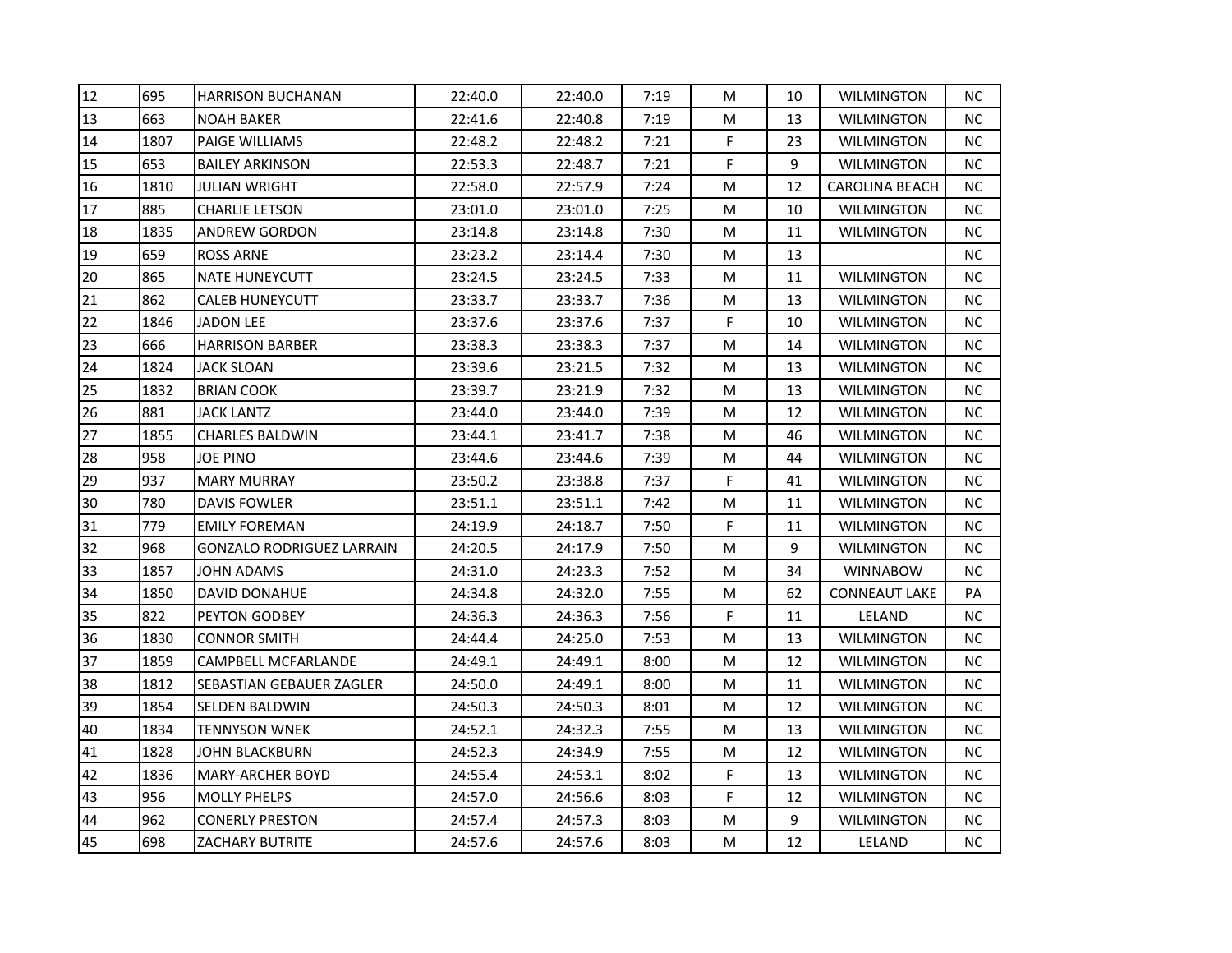| 46 | 952  | <b>ALYSSA PARKER</b>    | 24:59.1 | 24:59.0 | 8:04 | F           | 11 | <b>WILMINGTON</b>   | NС        |
|----|------|-------------------------|---------|---------|------|-------------|----|---------------------|-----------|
| 47 | 1813 | <b>SEAN ZIEGLER</b>     | 24:59.1 | 24:47.1 | 7:59 | M           | 16 | <b>HAMPSTEAD</b>    | <b>NC</b> |
| 48 | 1829 | JEAN FELIX              | 24:59.6 | 24:42.2 | 7:58 | M           | 12 | <b>WILMINGTON</b>   | NC.       |
| 49 | 1818 | <b>XAVIER OKEEFE</b>    | 25:01.3 | 25:00.6 | 8:04 | M           | 11 | WILMINGTIN          | NC.       |
| 50 | 1826 | VANCE YOUNG             | 25:04.9 | 25:04.9 | 8:05 | M           | 13 | WILMINGTON          | NC.       |
| 51 | 933  | <b>NIK MORTON</b>       | 25:12.0 | 25:05.6 | 8:05 | M           | 44 | <b>WILMINGTON</b>   | <b>NC</b> |
| 52 | 1831 | <b>NICHOLAS KINGMAN</b> | 25:12.9 | 24:55.4 | 8:02 | M           | 13 | <b>WILMINGTON</b>   | <b>NC</b> |
| 53 | 669  | AVERY BARR              | 25:18.2 | 25:14.8 | 8:08 | F           | 9  | WILMINGTON          | NС        |
| 54 | 948  | <b>CALEB OWENS</b>      | 25:23.1 | 25:23.1 | 8:11 | M           | 10 | HAMPSTEAD           | NC.       |
| 55 | 662  | <b>CAMERON ARNE'</b>    | 25:27.3 | 25:27.3 | 8:13 | M           | 11 | WILMINGTON          | NC.       |
| 56 | 993  | SOPHIA SOUTHERLAND      | 25:27.5 | 25:27.5 | 8:13 | F           | 11 | <b>CASTLE HAYNE</b> | NС        |
| 57 | 1806 | <b>ANGEL BATIS</b>      | 25:29.3 | 25:28.7 | 8:13 | M           | 13 | <b>WILMINGTON</b>   | <b>NC</b> |
| 58 | 687  | <b>BROOKE BARTON</b>    | 25:29.9 | 25:29.9 | 8:13 | $\mathsf F$ | 12 | WILMINGTON          | <b>NC</b> |
| 59 | 693  | <b>NOAH BENECKI</b>     | 25:30.0 | 25:30.0 | 8:14 | M           | 14 | WILMINGTON          | NС        |
| 60 | 1827 | MILLER COX              | 25:45.7 | 25:29.2 | 8:13 | M           | 12 | <b>WILMINGTON</b>   | <b>NC</b> |
| 61 | 1860 | <b>GRACE BENFIELD</b>   | 25:46.3 | 25:46.3 | 8:19 | F           | 11 | WILMINGTON          | NС        |
| 62 | 774  | <b>BRADY ELLIS</b>      | 25:52.7 | 25:52.7 | 8:21 | M           | 11 | WILMINGTON          | NС        |
| 63 | 979  | TATE SHEALLY            | 25:53.4 | 25:53.4 | 8:21 | M           | 11 | <b>WILMINGTON</b>   | <b>NC</b> |
| 64 | 1837 | <b>HENRY BOYD</b>       | 25:53.8 | 25:53.8 | 8:21 | M           | 11 | WILMINGTON          | NC.       |
| 65 | 947  | NICHOLAS OTELSBERG      | 25:55.8 | 25:54.9 | 8:21 | ${\sf M}$   | 11 | WILMINGTON          | NC.       |
| 66 | 940  | <b>NICK NELSON</b>      | 26:15.7 | 26:15.7 | 8:28 | M           | 11 | WILMINGTON          | NC.       |
| 67 | 899  | JACKSON MINNECI         | 26:18.2 | 26:14.0 | 8:28 | M           | 9  | <b>WILMINGTON</b>   | NС        |
| 68 | 907  | <b>JOHN MINNECI</b>     | 26:18.4 | 26:13.7 | 8:27 | M           | 44 | <b>WILMINGTON</b>   | <b>NC</b> |
| 69 | 1809 | <b>CHLOE WRIGHT</b>     | 26:20.2 | 26:20.2 | 8:30 | F           | 10 | <b>WILMINGTON</b>   | NС        |
| 70 | 686  | <b>HARRIS BARR</b>      | 26:38.7 | 26:38.7 | 8:35 | F           | 13 | WILMINGTON          | NC.       |
| 71 | 981  | RICKY SIERRA            | 26:40.9 | 26:31.3 | 8:33 | M           | 21 | ASH                 | NC.       |
| 72 | 879  | <b>MILLER LANCASTER</b> | 26:43.8 | 26:43.8 | 8:37 | M           | 12 | SHALLOTTE           | NC.       |
| 73 | 656  | <b>CARSON ARNE</b>      | 26:54.7 | 26:54.7 | 8:41 | F           | 10 |                     | <b>NC</b> |
| 74 | 824  | <b>GRZEGORZ GROMEK</b>  | 26:54.9 | 26:37.0 | 8:35 | M           | 45 | <b>WILMINGTON</b>   | NC.       |
| 75 | 771  | <b>MARTHA DAWSON</b>    | 27:15.5 | 27:07.5 | 8:45 | F           | 27 | <b>WILMINGTON</b>   | NC.       |
| 76 | 706  | TAYLOR CHISM            | 27:17.2 | 27:17.2 | 8:48 | F           | 11 | WILMINGTON          | NC.       |
| 77 | 1822 | REILLY JOHNSON          | 27:17.2 | 27:17.2 | 8:48 | F           | 11 | <b>WILMINGTON</b>   | <b>NC</b> |
| 78 | 955  | <b>REESE PETERKEN</b>   | 27:21.5 | 27:19.9 | 8:49 | F           | 10 | <b>WILMINGTON</b>   | <b>NC</b> |
| 79 | 654  | <b>KAYCE ARKINSON</b>   | 27:21.7 | 27:20.8 | 8:49 | F           | 11 | WILMINGTON          | NC.       |
|    |      |                         |         |         |      |             |    |                     |           |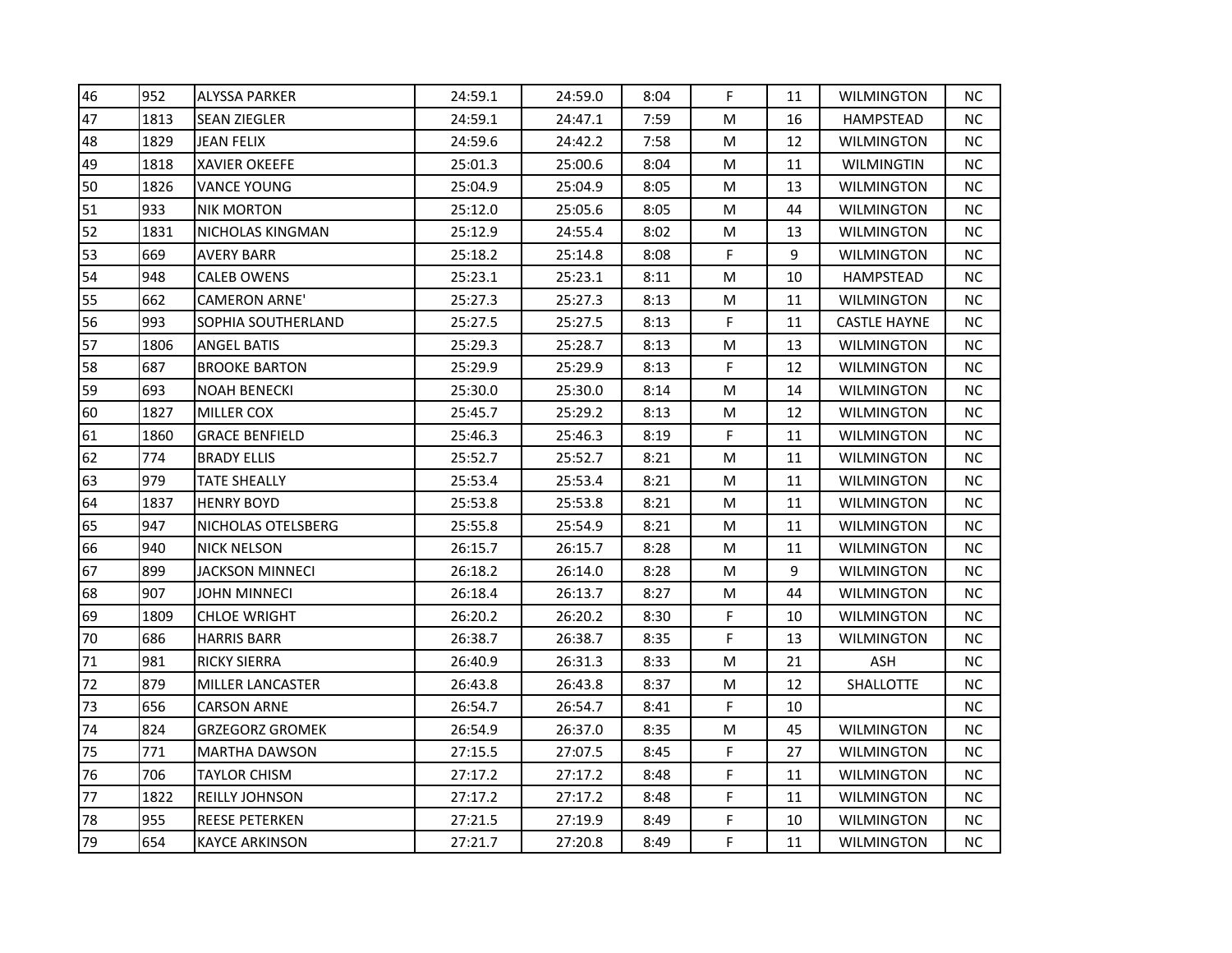| 80  | 1820 | <b>CRAIG JOHNSON</b>  | 27:21.7 | 27:21.5 | 8:49 | М | 44 | <b>WILMINGTON</b> | NC.       |
|-----|------|-----------------------|---------|---------|------|---|----|-------------------|-----------|
| 81  | 668  | <b>MALLORY BARBER</b> | 27:34.4 | 27:28.1 | 8:52 | M | 41 | <b>WILMINGTON</b> | NC.       |
| 82  | 988  | <b>PRESTON SMITH</b>  | 27:51.6 | 27:46.5 | 8:57 | M | 14 | WILMINGTON        | NC.       |
| 83  | 880  | <b>SAM LANCASTER</b>  | 28:12.9 | 28:12.9 | 9:06 | M | 9  | SHALLOTTE         | NC.       |
| 84  | 750  | <b>BIANCA COPEMAN</b> | 28:14.8 | 28:05.7 | 9:04 | F | 13 | WILMINGTON        | NC.       |
| 85  | 665  | <b>ETHAN BARBER</b>   | 28:23.5 | 28:23.5 | 9:09 | М | 12 | WILMINGTON        | NC.       |
| 86  | 1862 | LAZARO SIERRA         | 28:26.1 | 28:14.1 | 9:06 | M | 48 |                   | NC.       |
| 87  | 969  | <b>ANNALISE SAFFO</b> | 28:28.6 | 28:28.6 | 9:11 | F | 10 | <b>WILMINGTON</b> | NC.       |
| 88  | 999  | KYLA ROSE STEWART     | 28:28.8 | 28:28.8 | 9:11 | F | 11 | <b>WILMINGTON</b> | NC.       |
| 89  | 1802 | <b>KATE TOMASELLI</b> | 28:31.4 | 28:14.0 | 9:06 | F | 56 | <b>WILMINGTON</b> | NC.       |
| 90  | 1817 | AMY LINDBERG          | 28:39.7 | 28:39.7 | 9:15 | F | 54 | WILMINGTIN        | NC.       |
| 91  | 694  | <b>SUSAN BOYER</b>    | 28:50.4 | 28:50.4 | 9:18 | F | 51 | WILMINGTON        | NC.       |
| 92  | 568  | JESSICA ADAMS         | 28:51.8 | 28:45.9 | 9:16 | F | 14 | <b>WILMINGTON</b> | NC        |
| 93  | 1803 | <b>NIKI TOMASELLI</b> | 28:53.9 | 28:36.6 | 9:14 | F | 19 | <b>WILMINGTON</b> | NC.       |
| 94  | 945  | AINSLEY NORR          | 28:56.2 | 28:54.6 | 9:19 | F | 12 | WILMINGTON        | NC.       |
| 95  | 946  | KEVIN NORR            | 28:56.5 | 28:54.7 | 9:19 | M | 45 | WILMINGTON        | NC.       |
| 96  | 1861 | ANNA BENFIELD         | 28:58.1 | 28:54.7 | 9:19 | F | 9  | <b>WILMINGTON</b> | NC.       |
| 97  | 986  | <b>PARKER SMITH</b>   | 28:58.7 | 28:58.7 | 9:21 | M | 12 | WILMINGTON        | NC.       |
| 98  | 963  | <b>NANCY PRESTON</b>  | 29:01.3 | 29:01.3 | 9:22 | F | 42 | <b>WILMINGTON</b> | NC.       |
| 99  | 1816 | ELLIE ZIMMERMAN       | 29:05.2 | 29:05.2 | 9:23 | F | 9  | <b>WILMINGTON</b> | NC.       |
| 100 | 782  | JUDITH GEBAUER        | 29:11.2 | 29:09.4 | 9:24 | F | 48 | WILMINGTON        | NC.       |
| 101 | 1815 | ALEXANDRA ZIMMERMAN   | 29:17.6 | 29:17.6 | 9:27 | F | 11 | WILMINGTON        | NC.       |
| 102 | 559  | <b>BROOKE ADAMS</b>   | 29:17.9 | 29:17.9 | 9:27 | F | 11 | <b>WILMINGTON</b> | NC.       |
| 103 | 1849 | DAVID PEARSON         | 29:20.5 | 29:20.5 | 9:28 | M | 52 | LELAND            | NC.       |
| 104 | 977  | <b>EMERY SHEALLY</b>  | 29:30.0 | 29:30.0 | 9:31 | F | 6  | <b>WILMINGTON</b> | NC.       |
| 105 | 1825 | LANDON JAMES          | 29:35.0 | 29:18.4 | 9:27 | M | 13 | <b>WILMINGTON</b> | NC.       |
| 106 | 964  | <b>KYLIE RAYNO</b>    | 29:36.3 | 29:36.3 | 9:33 | F | 10 | WILMINGTON        | NC.       |
| 107 | 770  | JOHN COPEMAN          | 29:37.2 | 29:28.1 | 9:30 | M | 49 | WILMINGTON        | NC.       |
| 108 | 819  | <b>MADISON GNOLFO</b> | 29:38.6 | 29:38.6 | 9:34 | F | 11 | WILMINGTON        | NC.       |
| 109 | 872  | ELSA JOHNSON          | 29:39.6 | 29:39.6 | 9:34 | F | 10 | LELAND            | NC.       |
| 110 | 813  | ALLICIA GNOLFO        | 29:45.2 | 29:28.8 | 9:30 | F | 39 | <b>WILMINGTON</b> | <b>NC</b> |
| 111 | 860  | <b>GEORGE HOLLEN</b>  | 29:51.8 | 29:39.5 | 9:34 | M | 41 | <b>WILMINGTON</b> | NC.       |
| 112 | 689  | <b>BRYNA BARTON</b>   | 29:54.0 | 29:54.0 | 9:39 | F | 10 | <b>WILMINGTON</b> | NC.       |
| 113 | 664  | <b>SUSAN BAKER</b>    | 29:56.1 | 29:56.1 | 9:39 | F | 48 | WILMINGTON        | <b>NC</b> |
|     |      |                       |         |         |      |   |    |                   |           |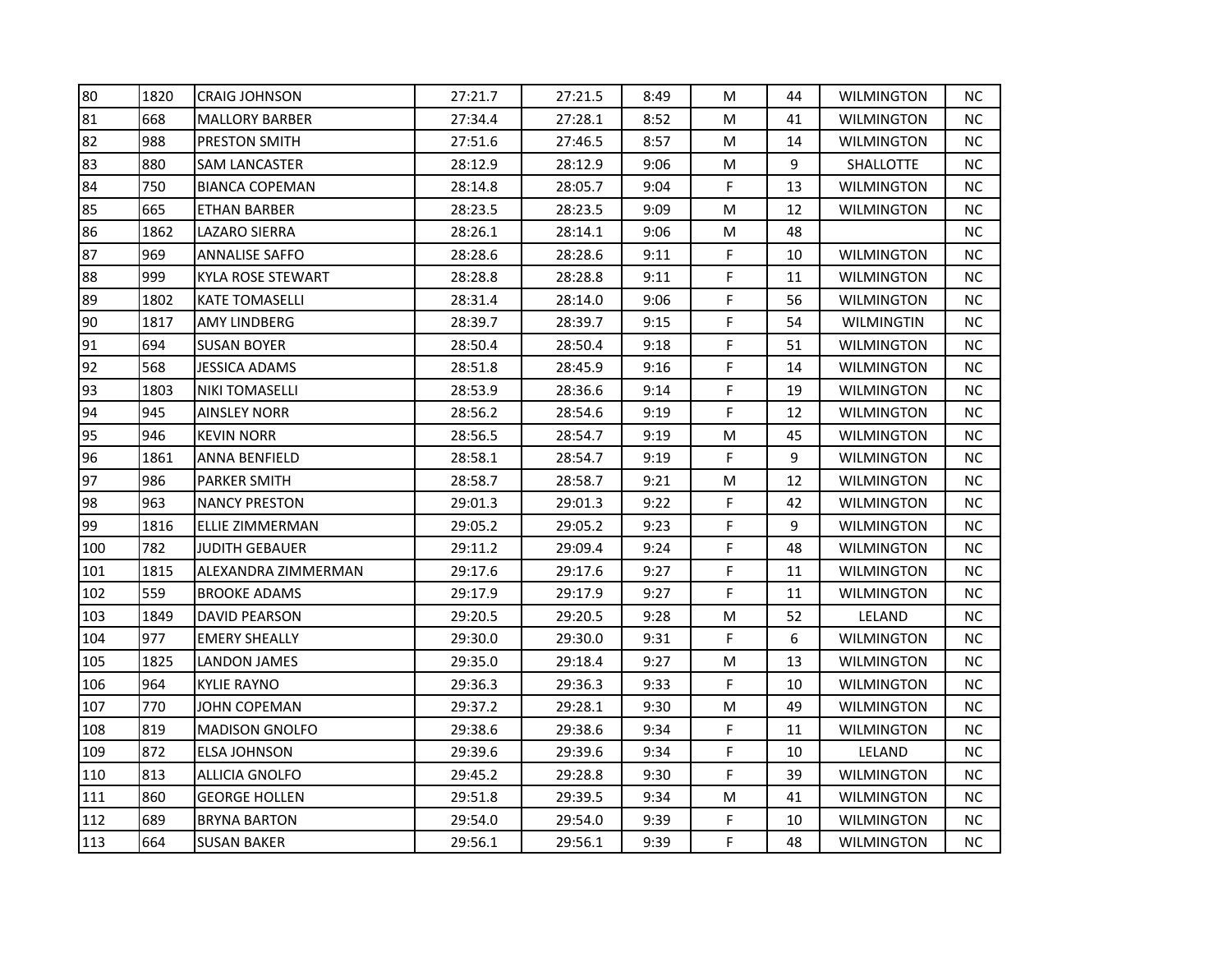| 114 | 742  | <b>MIKE CONNOLLY</b>   | 30:13.8 | 30:11.1 | 9:44  | M           | 42             | WILMINGTON        | SC        |
|-----|------|------------------------|---------|---------|-------|-------------|----------------|-------------------|-----------|
| 115 | 953  | <b>DIANE PARKER</b>    | 30:33.9 | 30:26.4 | 9:49  | F           | 50             | <b>WILMINGTON</b> | <b>NC</b> |
| 116 | 777  | ELLIE FARRELL          | 30:47.5 | 30:42.2 | 9:54  | F           | 9              | <b>WILMINGTON</b> | NС        |
| 117 | 898  | <b>FISHER MINNECI</b>  | 30:55.5 | 30:50.9 | 9:57  | M           | $\overline{7}$ | <b>WILMINGTON</b> | <b>NC</b> |
| 118 | 989  | AIDAN SOKOLINSKY       | 30:59.8 | 30:59.4 | 9:59  | M           | 11             | WILMINGTON        | NС        |
| 119 | 1839 | <b>MONTRELL DUGAR</b>  | 31:11.0 | 31:11.0 | 10:04 | M           | 10             | WILMINGTON        | NС        |
| 120 | 1838 | <b>NISUNI BELL</b>     | 31:14.0 | 31:14.0 | 10:05 | M           | 11             | <b>WILMINGTON</b> | <b>NC</b> |
| 121 | 690  | <b>ERIC BARTON</b>     | 31:25.0 | 31:23.8 | 10:07 | M           | 46             | WILMINGTON        | NС        |
| 122 | 978  | <b>JANA SHEALLY</b>    | 31:26.9 | 31:21.1 | 10:07 | F           | 39             | WILMINGTON        | NС        |
| 123 | 957  | ALEXI PINO             | 31:31.3 | 31:31.3 | 10:10 | F           | 14             | WILMINGTON        | NC.       |
| 124 | 997  | <b>HANNAH STAFFORD</b> | 31:31.3 | 31:31.3 | 10:10 | F           | 12             | WILMINGTON        | NС        |
| 125 | 983  | <b>LESLIE SMILEY</b>   | 31:31.9 | 31:31.9 | 10:10 | F           | 49             | WILMINGTON        | NС        |
| 126 | 703  | EMMA CARR              | 31:33.6 | 31:33.0 | 10:11 | F           | 10             | WILMINGTON        | <b>NC</b> |
| 127 | 748  | <b>TARYN CONNOLLY</b>  | 31:34.0 | 31:32.9 | 10:10 | F           | 10             | <b>WILMINGTON</b> | <b>SC</b> |
| 128 | 705  | AVA CERRA              | 31:34.2 | 31:34.2 | 10:11 | F           | 11             | WILMINGTON        | <b>NC</b> |
| 129 | 708  | <b>ELLEN CONKLIN</b>   | 31:39.3 | 31:17.2 | 10:05 | F           | 34             | WILMINGTON        | NC.       |
| 130 | 873  | LEO JOHNSON            | 31:40.3 | 31:40.3 | 10:13 | M           | 11             | <b>WILMINGTON</b> | NС        |
| 131 | 1823 | SOPHIE JOHNSON         | 31:50.9 | 31:46.2 | 10:15 | $\mathsf F$ | 9              | WILMINGTON        | <b>NC</b> |
| 132 | 1821 | <b>MOLLIE JOHNSON</b>  | 31:54.3 | 31:48.0 | 10:15 | F           | 44             | WILMINGTON        | <b>NC</b> |
| 133 | 1814 | <b>THOMAS ZIEGLER</b>  | 31:54.3 | 31:43.4 | 10:14 | M           | 45             | HAMPSTEAD         | NC.       |
| 134 | 776  | <b>CHRISSY FARRELL</b> | 32:03.1 | 31:56.9 | 10:18 | F           | 40             | WILMINGTON        | NC.       |
| 135 | 861  | <b>HAVEN HOLSINGER</b> | 32:04.0 | 32:04.0 | 10:21 | F           | 40             | WILMINGTON        | NС        |
| 136 | 688  | <b>ANNE FRAZIER</b>    | 32:20.7 | 32:20.7 | 10:26 | F           | 12             | <b>WILMINGTON</b> | <b>NC</b> |
| 137 | 1851 | <b>BLAKE FRAZIER</b>   | 32:25.7 | 32:24.4 | 10:27 | M           | 43             | <b>WILMINGTON</b> | NС        |
| 138 | 1842 | <b>NATHAN CHRISTIE</b> | 32:51.3 | 32:51.3 | 10:36 | M           | 9              | <b>WILMINGTON</b> | NС        |
| 139 | 1833 | DIEGO CAQUIAS          | 32:51.8 | 32:32.8 | 10:30 | M           | 14             | WILMINGTON        | NС        |
| 140 | 657  | DAMON ARNE             | 32:53.2 | 32:44.6 | 10:34 | M           | 43             |                   | NС        |
| 141 | 660  | <b>BECKIE ARNE'</b>    | 33:02.5 | 32:54.7 | 10:37 | F           | 44             | WILMINGTON        | NС        |
| 142 | 882  | SAVANNAH LANTZ         | 33:13.2 | 33:06.6 | 10:41 | F           | 15             | WILMINGTON        | <b>NC</b> |
| 143 | 941  | NICOLE NELSON          | 33:36.8 | 33:30.2 | 10:48 | F           | 42             | WILMINGTON        | NC.       |
| 144 | 874  | ROBERT JOHNSON JR      | 33:41.3 | 33:20.8 | 10:45 | M           | 42             | WILMINGTON        | NC.       |
| 145 | 1811 | <b>MELISSA WRIGHT</b>  | 33:45.8 | 33:30.1 | 10:48 | F           | 38             | <b>WILMINGTON</b> | <b>NC</b> |
| 146 | 1858 | <b>WENDY GODBEY</b>    | 33:46.1 | 33:33.1 | 10:49 | F           | 42             | LELAND            | <b>NC</b> |
| 147 | 667  | <b>JULIE BARBER</b>    | 33:54.0 | 33:47.4 | 10:54 | F           | 44             | WILMINGTON        | <b>NC</b> |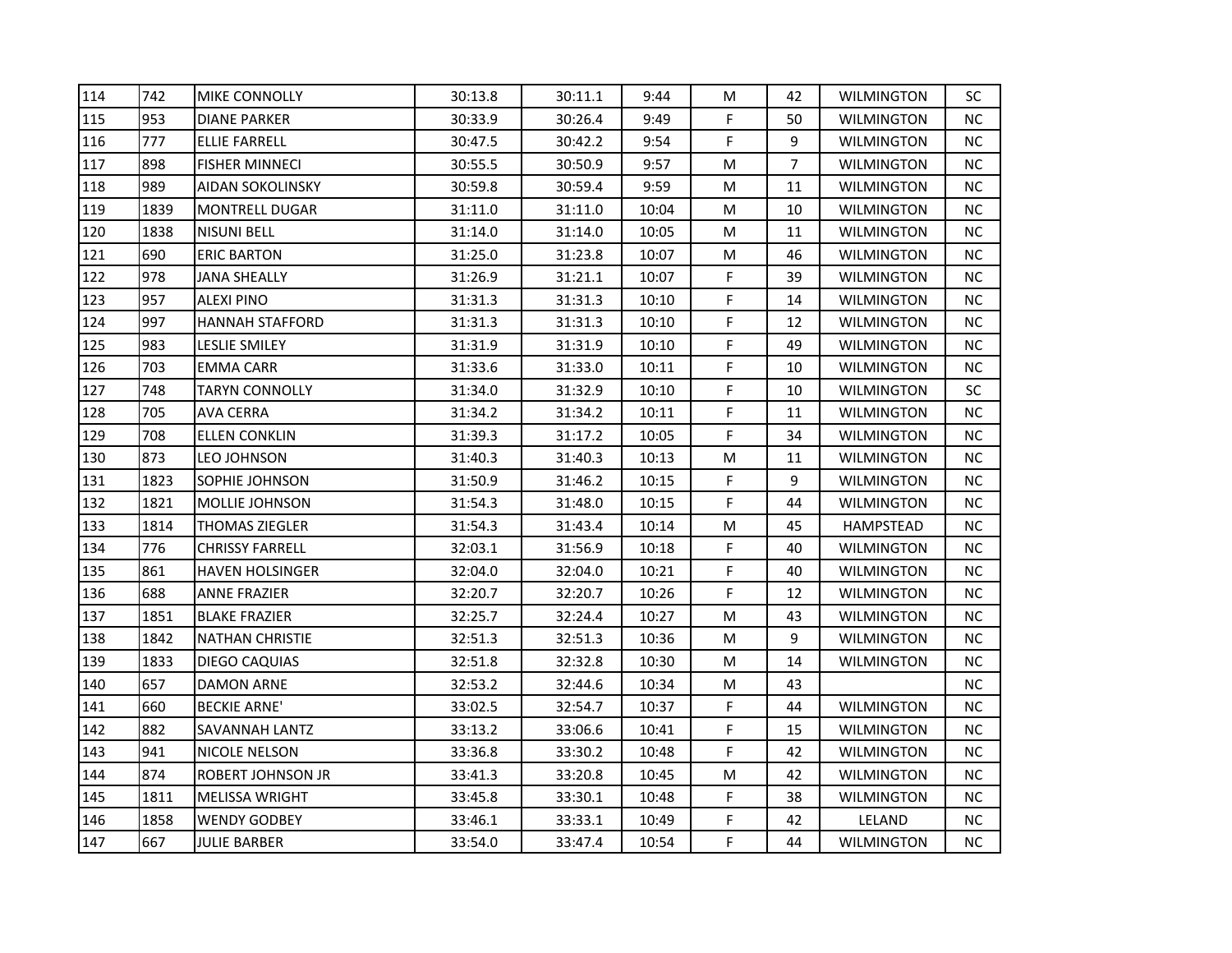| 148 | 967  | <b>MARIE RILEY</b>       | 33:57.4 | 33:49.6 | 10:55 | F  | 36 | <b>WILMINGTON</b>   | NС        |
|-----|------|--------------------------|---------|---------|-------|----|----|---------------------|-----------|
| 149 | 661  | <b>BRUCE ARNE'</b>       | 33:58.1 | 33:58.1 | 10:57 | М  | 48 | <b>WILMINGTON</b>   | <b>NC</b> |
| 150 | 970  | LYNNE SAFFO              | 34:02.3 | 33:54.5 | 10:56 | F  | 47 | <b>WILMINGTON</b>   | NС        |
| 151 | 864  | <b>EMMA HUNEYCUTT</b>    | 34:07.4 | 34:02.9 | 10:59 | F  | 8  | <b>WILMINGTON</b>   | <b>NC</b> |
| 152 | 887  | DAVID LONG               | 34:10.3 | 34:10.3 | 11:01 | М  | 42 | BELVILLE            | NС        |
| 153 | 932  | DAYLEN MOORE             | 34:11.1 | 34:11.1 | 11:02 | F  | 26 | WILMINGTON          | NС        |
| 154 | 866  | <b>TARA HUNEYCUTT</b>    | 34:15.8 | 34:15.8 | 11:03 | F  | 41 | <b>WILMINGTON</b>   | <b>NC</b> |
| 155 | 863  | <b>CHAD HUNEYCUTT</b>    | 34:15.8 | 34:15.8 | 11:03 | М  | 37 | <b>WILMINGTON</b>   | NС        |
| 156 | 871  | DON JOHNSON              | 34:45.0 | 34:32.1 | 11:08 | м  | 47 | LELAND              | <b>NC</b> |
| 157 | 775  | <b>DENISE EVANS</b>      | 35:43.0 | 35:33.4 | 11:28 | F  | 49 | <b>WILMINGTON</b>   | <b>NC</b> |
| 158 | 995  | <b>ALLIE STAFFORD</b>    | 35:44.8 | 35:32.4 | 11:28 | F  | 9  | <b>WILMINGTON</b>   | NС        |
| 159 | 998  | LORI STAFFORD            | 35:51.6 | 35:39.3 | 11:30 | F  | 43 | <b>WILMINGTON</b>   | NС        |
| 160 | 1841 | <b>KACIE POWERS</b>      | 35:56.0 | 33:37.9 | 10:51 | F  | 10 | <b>WILMINGTON</b>   | NС        |
| 161 | 996  | DARIN STAFFORD           | 35:56.4 | 35:56.4 | 11:35 | М  | 42 | <b>WILMINGTON</b>   | <b>NC</b> |
| 162 | 921  | <b>KELLI MINNECI</b>     | 36:02.3 | 35:57.8 | 11:36 | F  | 43 | <b>WILMINGTON</b>   | NС        |
| 163 | 773  | KIMBERLY EASON           | 36:18.5 | 36:04.4 | 11:38 | F  | 34 | WILMINGTON          | NС        |
| 164 | 701  | <b>CORA CARPENTER</b>    | 36:34.2 | 36:32.5 | 11:47 | F  | 8  | WILMINGTIN          | NС        |
| 165 | 888  | <b>LEANNE LONG</b>       | 36:56.5 | 36:52.7 | 11:54 | F  | 46 | <b>BELVILLE</b>     | <b>NC</b> |
| 166 | 1852 | PETE DIMOPOULOS          | 37:27.6 | 37:19.9 | 12:02 | м  | 55 | <b>WILMINGTON</b>   | NС        |
| 167 | 1000 | <b>TARA STEWART</b>      | 37:38.8 | 37:23.1 | 12:04 | F  | 44 | <b>WILMINGTON</b>   | <b>NC</b> |
| 168 | 987  | PEYTON SMITH             | 37:54.5 | 37:54.5 | 12:14 | F  | 10 | <b>WILMINGTON</b>   | NС        |
| 169 | 985  | <b>CHUCK SMITH</b>       | 37:54.6 | 37:48.0 | 12:12 | М  | 49 | <b>WILMINGTON</b>   | NС        |
| 170 | 894  | <b>KELLIE MANSS</b>      | 38:00.6 | 37:53.9 | 12:13 | F  | 42 | LELAND              | <b>NC</b> |
| 171 | 655  | <b>BRYNN ARNE</b>        | 38:07.3 | 38:03.8 | 12:16 | F. | 8  |                     | <b>NC</b> |
| 172 | 658  | <b>JULIE ARNE</b>        | 38:16.9 | 38:12.3 | 12:19 | F  | 42 |                     | NС        |
| 173 | 736  | PIPER CONKLIN            | 38:16.9 | 37:54.2 | 12:14 | F  | 8  | <b>WILMINGTON</b>   | NС        |
| 174 | 572  | JOHN ADAMS               | 38:33.2 | 38:19.2 | 12:22 | M  | 45 | <b>WILMINGTON</b>   | NС        |
| 175 | 1865 | <b>GABRIELLA GONALEZ</b> | 39:36.9 | 39:21.5 | 12:42 | F  | 10 | <b>WILMINGTON</b>   | NС        |
| 176 | 1864 | <b>EILEEN GONZALEZ</b>   | 39:38.2 | 39:23.5 | 12:42 | F  | 44 | <b>WILMINGTON</b>   | <b>NC</b> |
| 177 | 573  | RHONDA ADAMS             | 39:53.3 | 39:36.9 | 12:46 | F  | 47 | <b>WILMINGTON</b>   | NC.       |
| 178 | 700  | <b>CHRIS CARPENTER</b>   | 40:37.6 | 40:24.1 | 13:02 | F  | 47 | <b>WILMINGTON</b>   | NС        |
| 179 | 1847 | <b>NATAI COBBS</b>       | 42:13.3 | 42:10.9 | 13:36 | F  | 11 | <b>WILMINGTON</b>   | NС        |
| 180 | 878  | <b>AMY KITTING</b>       | 42:18.9 | 42:10.2 | 13:36 | F  | 55 | <b>WILMINGTON</b>   | <b>NC</b> |
| 181 | 961  | <b>CHLOE POPKIN</b>      | 43:21.4 | 43:19.8 | 13:58 | F  | 17 | <b>JACKSONVILLE</b> | <b>NC</b> |
|     |      |                          |         |         |       |    |    |                     |           |